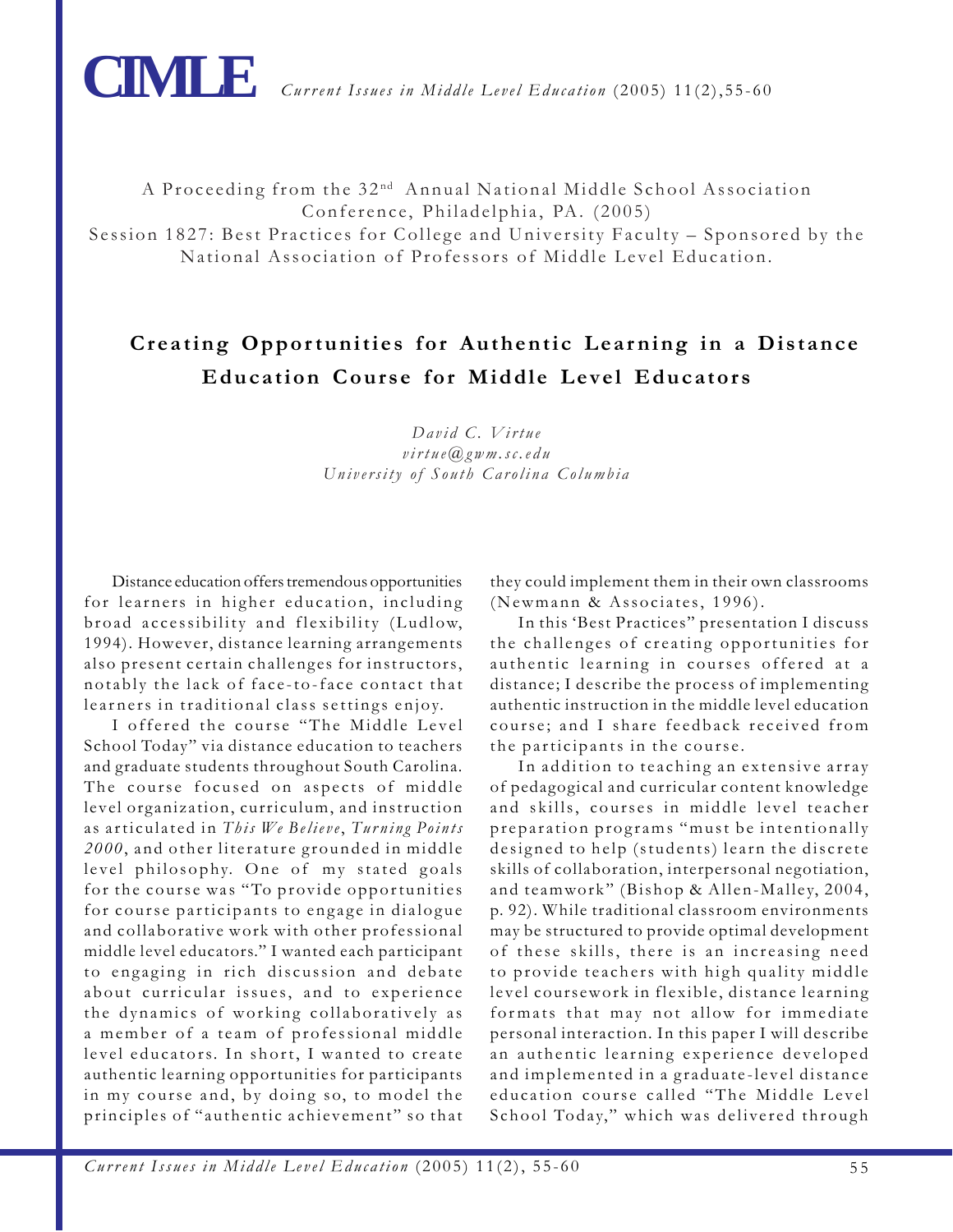a combination of online, live interactive TV, and on-campus meetings.

### **Authentic Learning in MiddleLevel Teacher Education**

Drawing on the work of Newmann and others (Newmann, Marks, & Gamoran, 1995; Newmann & Associates, 1996; Wehlage et al., 1996), the authors of *Turning Points 2000* recommend the development and implementation of authentic learning experiences in middle school classrooms. Such experiences include the following three elements.

*1. Construction of knowledge:* Students should construct or produce knowledge, instead of just reproducing or identifying understandings that others have created.

*2. Disciplined inquiry:* Students should engage in cognitive work that requires them to rely on a field of knowledge, search for understanding, and communicate, in "elaborate forms," their ideas and findings.

*3 . Value beyond school:* Students' accomplishments should have value—either aesthetic, utilitarian, or personal—beyond just documenting their competence. (Jackson & Davis, 2000, p. 69)

I believe that teacher educators should strive to model the pedagogies, assessment strategies, and reflective teaching practices that we advocate in our courses. Consistent with this philosophy of teacher education, I planned my course around an integrated curriculum project that would not only help my students to understand and apply strategies for curriculum integration advocated in the course texts, but also allow them to experience the complex process of curriculum integration which includes backward design, collaborative planning, shared decision making, and many other aspects of team dynamics. My goal was to create an *authentic learning experience* through which my students could demonstrate several of the NMSA teacher preparation standards related to interdisciplinary planning and teaming. These standards are listed in Figure 1.

## **TheIntegrated Curriculum Project**

Central to the course plan for "The Middle Level School Today" was a team project in which participants would develop an interdisciplinary instructional unit. I originally intended for interdisciplinary teams of teachers from the same school, district, or region to form teams for this project. However, the course enrollment only reached five. As a result, I proposed that the class work together as a single team to develop a unit. The course participants included an itinerant strings teacher, an assistant principal, a newly hired math teacher, and two graduate students from the program in secondary English. I served as the social studies specialist on the team.

The backward design process was both a key learning goal for my students and the organizing framework for the project. Jackson and Davis (2000) summarize the backward design process as follows.

In backward design, educators start with the academic standards that define what students should know and be able to do, then decide on the assessments that will allow students to demonstrate their mastery of the knowledge and skills, and finally develop the instructional experiences that will prepare students to show what they have learned. (Jackson & Davis, 2000, p. 40)

The outcome for the project was derived from the NMSA Master's Level Teacher Preparation Standards listed in Figure 1, and was stated as a learning objective: "Course participants will collaborate with other teachers to plan an interdisciplinary unit based on the principles of effective middle level curriculum, instruction, and assessment as described in *Turning Points 2000* ." I planned to use two tools to assess the achievement of this objective; the interdisciplinary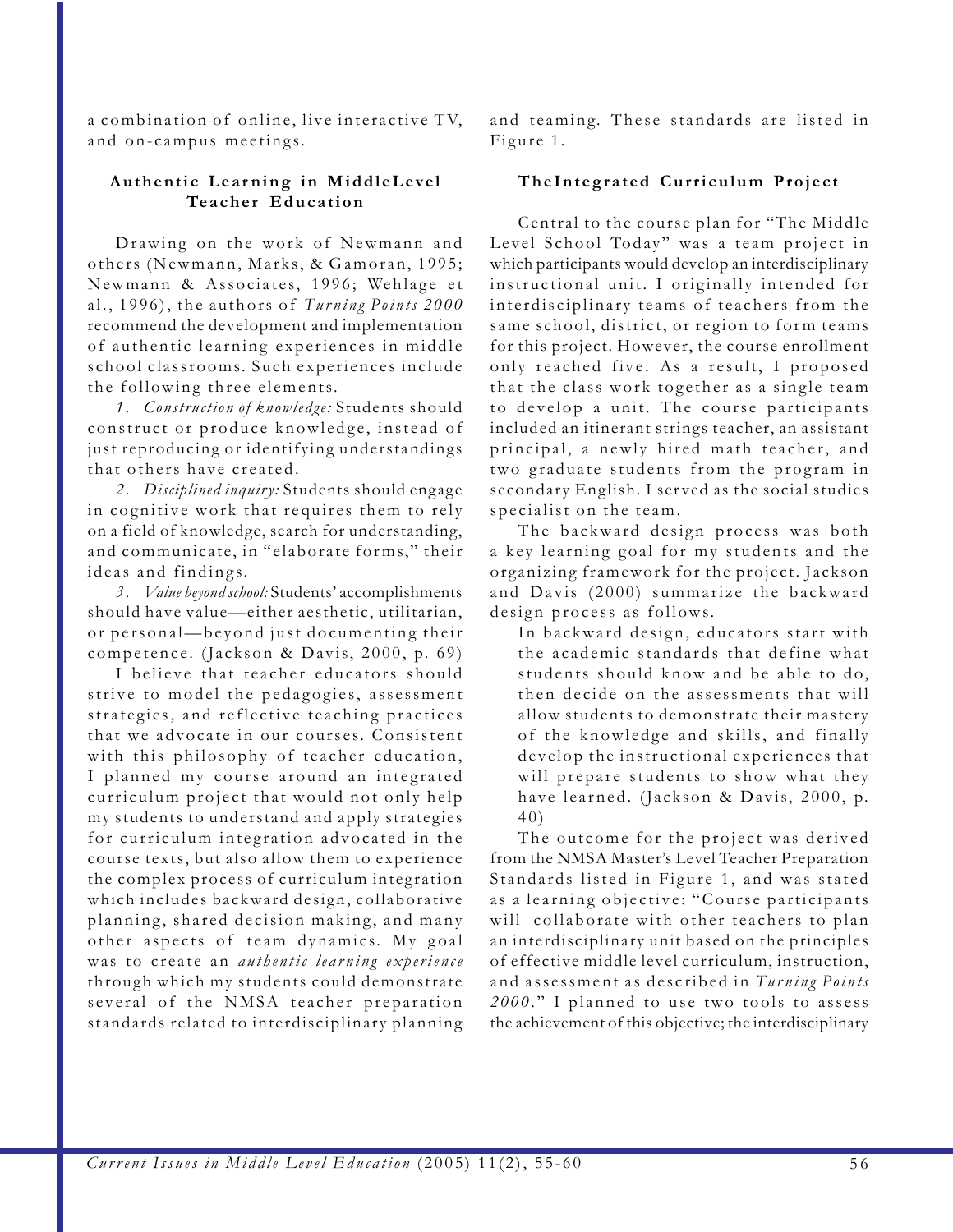unit plan, and the written reflections produced by the students after completing the project.

A series of planned learning experiences supported the class as we worked toward completing the project. During an on-campus meeting we completed NMSA *Professional Development Kit #3* , Module 3: "Focusing on Curriculum and Instruction" (Schurr & Lounsbury, 2001). This module helped the class arrive at some common understandings of curriculum integration and associated concepts. During all of our on-campus and live satellite TV sessions we discussed ideas in the middle level literature that focused on curriculum planning, including sections of *Turning Points* 2000 and *This We Believe*. These discussions sometimes continued online via our Blackboard discussion board. Finally, we completed several activities that complemented the *Effective Middle Schools in Action* video series. These videos were extremely valuable, as they enabled us to actually see middle level principles in practice.

The project met all three criteria for authentic learning. First, my students *constructed their own knowledge* about curriculum integration and teaming. Second, my students engaged in *disciplined inquiry*, as they applied content knowledge in their respective disciplines as well as their emerging knowledge of middle level curriculum and pedagogy. Finally, the finished product had *value to the students beyond school* . As in-service and pre-service teachers, each participant would eventually have the opportunity to implement the interdisciplinary unit we created or selected aspects of it.

### **Implementing Authentic Instruction at a Distance**

"The Middle Level School Today" was a blended or hybrid distance course delivered through a combination of online, live interactive TV, and two traditional, on-campus meetings. This format presented certain challenges as I tried to create an authentic interdisciplinary planning experience. I wanted to create a forum for discourse that would allow students

to experience the spontaneity and interpersonal dynamics of team planning, however the distance format did not allow for a high level of immediacy and interpersonal contact.

We determined the thematic focus for our unit during an on-campus meeting at the beginning of the course. We agreed to develop an interdisciplinary unit on symbolism using the film *Star Wars* as a major focal point. While we enjoyed the benefits of live, face-to-face interaction during the initial brainstorming session, subsequent discussion of the unit focus occurred asynchronously online.

The online discussions were an important part of the planning process. Because the discussions occurred asynchronously, participants could take time to think carefully about their postings and their responses to each other's postings. This level of thoughtfulness was evident in the following exchange that took place as we were developing an essential question or big idea for our unit.

Student 1: I've been thinking about the 'big idea' but am kind of drawing a blank. The political implications of the movie in terms of world wide conflict and the struggle between good and evil keep resurfacing in my mind (no wonder why...isn't that what the movie is about!!! duh.) Are we to consider the symbols in star wars as they pertain to good and evil, i.e., do they suggest that there is a moral imperative for good over evil? Maybe a humanitarian basis for such a choice? Symbols...good and evil...choices...reasons... help somebody out there!

Student 2: I agree, this is a challenge! So - our topic is symbolism, and the outcome is what I want my students to get about 'symbolism' in mathematics, right? I'm thinking - Algebra IS symbolic, we use symbols to represent members of a set and draw generalizations about those members - and outside of algebra mathematics uses a variety of symbols to represent actions or ideas, as well. An overall goal of mine is that I want students to use symbolic reasoning to represent mathematical situations - which is straight out of the Algebra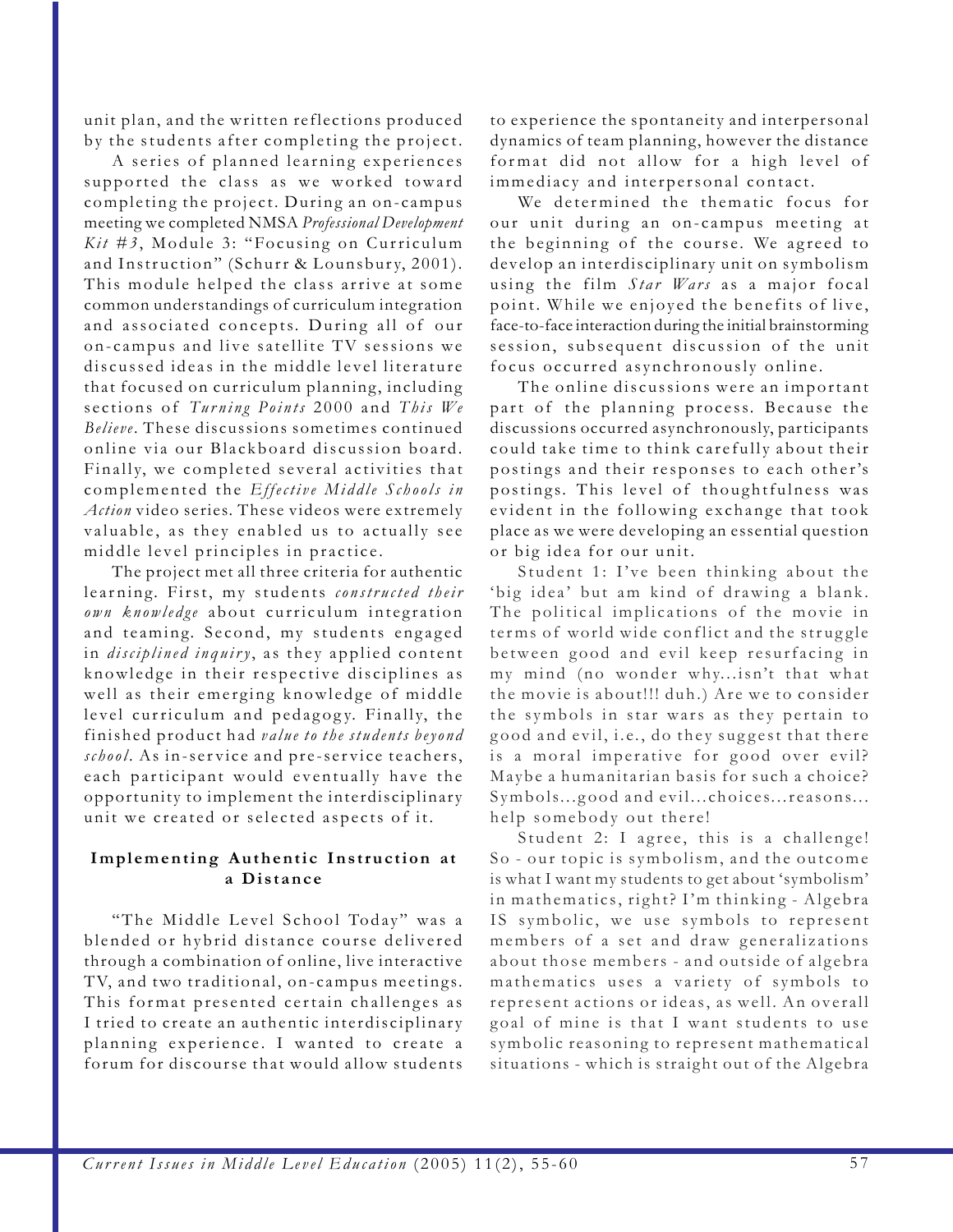I course description, btw, although it applies to a lesser degree to a pre-Algebra course as well. Do I have the right idea? Or do I need to be more specific? And as far as I can apply this specifically to Star Wars, I'm pretty stumped. I've read and reread my standards. Does anyone have any ideas? Instructor: I think you hit on the central idea - recognizing symbolism, interpreting symbolism, etc. Can we frame this as an essential question for students to answer? In her post (Student 2) did a good job of identifying how people use symbols and representation in mathematics. I think that's precisely the kind of conceptual connection that needs to be made across disciplines.

We'll discuss more tomorrow a.m.

It is also very important to note that students felt comfortable extending their thinking and taking some intellectual risks online. For instance, Student 1 called for "help somebody out there!" while Student 2 replied with a supportive, "I agree, this is a challenge!" This level of support was present throughout our online planning.

Another feature of our online discussions was peer teaching. Participants in the discussions helped each other clarify ideas, learn new concepts, and develop new understandings. Some of these aspects were evident in the following exchange, as Student 3 helped Student 1 understand the idea of "jigsaw."

Student 3: So, I think that using (Student 4's) idea about watching the film and having the students collect examples of ten symbols throughout the film then discussing them in small groups is a good idea. Then we can use (Instructor's) idea about using jigsaw to spread ideas to new groups and within these new groups the students can create their own symbols (also using Student 2's idea about the type of music, etc. that would represent them) and have them present them in their new groups. Sound like a plan?

Student 1: First..did I miss something? What is jigsaw? Next, while I think that an important part of the "lesson" is for students to pick symbols out of the movie and discuss, I feel that some kind of pre-viewing session

about symbols might be necessary. What do our students know about them? Can they understand that in some instances a symbol has only one meaning, such as a plus sign in a mathematical context, and that in other contexts this same symbol has many other meanings? Also, sometimes symbols are not even seen as such, thus not comprehended. What I am getting at is that our assessment should be based on them (students) utilizing some of the cognitive functions in "symbolic" theory, which necessitites a discovery of some of the nuances....or is that what has already been said?

Student 3: First, jigsaw is just a group format that takes one person from each group when discussion is finished and moves that person to another group. That person then shares with the new group the information discussed in the previous group so that ideas are spread more widely.

Also I agree that there needs to be more background work done. I do think that the students should get instruction in the days prior to the film from the various disciplines discussing symbols and the ways that they function in various subject areas.

But are you thinking that there should be more assessment after the film?

I found the online discussions to be a very valuable forum for planning and learning together. In my traditional classes, I had often used online discussion to extend or support learning that occurred in the classroom. In "The Middle Level School Today," the reverse was true. Most of our original ideas were generated online, and the messy work of clarifying misunderstandings and resolving differences occurred in our "virtual teacher's lounge."

#### **Conclusion**

The collaborative, interdisciplinary nature of work in middle school teaching teams calls for middle level courses that offer inservice and pre-service teachers authentic collaborative, interdisciplinary learning experiences. As Meyer and Boyle (2005) asked,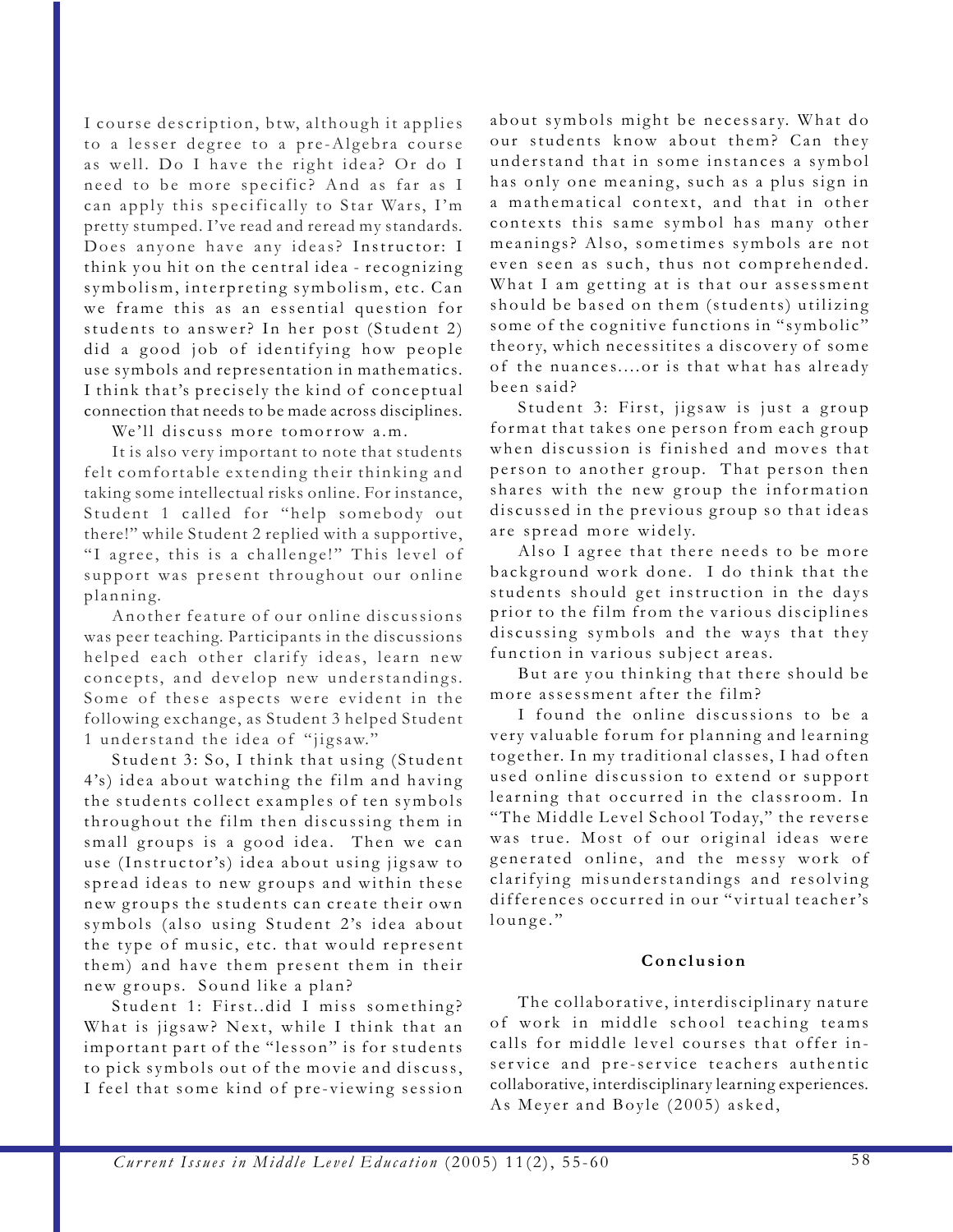Is it possible to communicate the rich and value-laden middle school concept to pre-service teachers through an online learning experience? Can teachers learn the concepts and skills necessary to implement an effective middle school program through computer-based instruction? (p. 11)

While courses offered in flexible, distance education formats may present some obstacles to immediate interpersonal communication and collaborative work, there are ways for middle level teacher educators to enhance the authenticity of distance learning experiences. My experience, particularly with the online discussion, suggested that a distance learning environment can provide opportunities for rich learning experiences, thoughtful communication, and collaborative planning and decision-making.

#### **References**

- Bishop, P., & Allen-Malley, G. (2004). The *power of two: Partner teams in action.* Columbus, OH: NMSA.
- Jackson, A.W., & Davis, G.A. (2000). Turning *points 2000: Educating adolescents in the 21 st Century.* New York: Teacher's College Press.
- Ludlow, B.L. (1994). *A comparison of traditional and distance education models*. Proceedings of the Annual National Conference of the American Council on Rural Special Education, Austin, TX. (ED 369 599)
- Meyer, C.F., & Boyles, K. (2005). Developing middle level teaching skills online. *Middle School Journal, 36* , 3, 11 – 16.
- Newmann, F.M., & Associates. (1996). *Authentic achievement: Restructuring schools for intellectual quality*. San Francisco: Jossey-Bass.
- Newmann, F.M., Marks, H., & Gamoran, A. (1995). Authentic pedagogy: Standards that boost student performance. *Issues in Restructuring Schools, 8,* 1-11.
- Schurr, S., & Lounsbur y, J. (2001). *Professional development kit #3: Revitalizing teaming to improve student learning.* Columbus, OH: NMSA.

Wehlage, G., Newmann, F., & Secada, W. (1996). Standards for authentic achievement and pedag og y. In F. M. Newmann & Associates (Eds.), *Authentic achievement: Restructuring schools for intellectual quality* (pp. 21 – 48). San Francisco: Jossey-Bass.